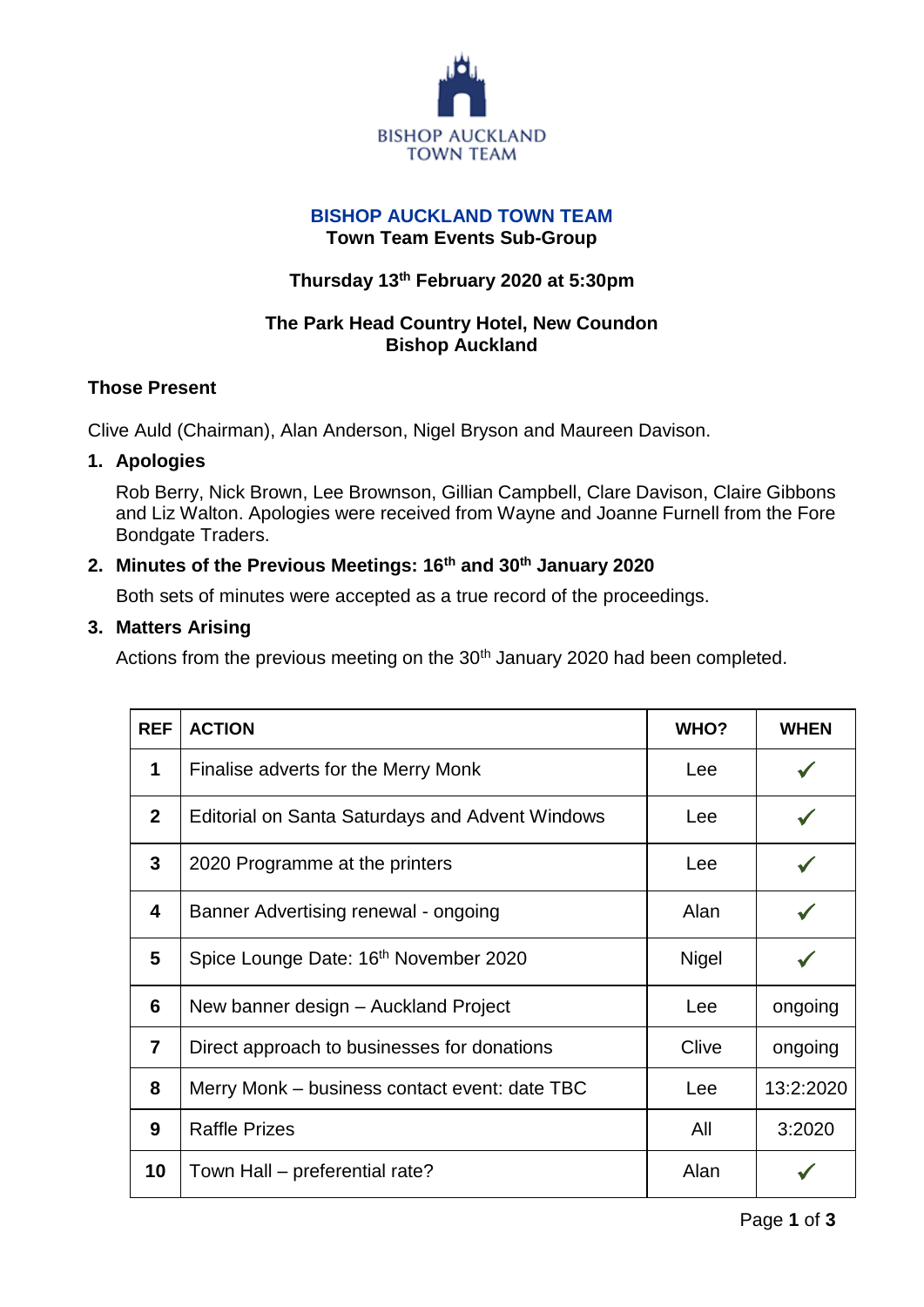| 11 | Identify the registration requirements for Easy Funding | Gillian      |  |
|----|---------------------------------------------------------|--------------|--|
|    | It's A Knockout – Armed Forces Day: too costly          | Gillian      |  |
| 13 | Lindy Jazz - VE Day: not available                      | <b>Nigel</b> |  |

Clive had approached Wayne – owner of McIntyres – and he will get back to us about using the shop for a concert on VE Day.

The Town Hall would be having a pre-opening event on Saturday 4th April 2020 and we would be invited. Whilst preferential rates are unlikely, we could ask when considering individual events. It was agreed that we should invite Janet Strong, the Town Hall manager, to a future meeting before the Town Hall opens. It may be possible to hold events, particularly for children, on the ground floor, as well as the main hall.

When the Town Hall re-opens, there will only be limited opportunity to hire rooms due to the expansion of events they are planned in the Town Hall. It looks as though only Mondays and Friday afternoons will be available.

### **4. Banners**

The banners had all been cleaned and were ready to be hung. Alan had already approached some potential advertisers but there were several remaining. Whilst two from last year were not requiring a banner, these had been covered by the Newcastle Building Society and our own, which was not used last year.

Depending on the number of advertisers who renew their advert, we could either leave the banner off or use a replacement cover to fix over the existing advert, depending on cost.

This is the final year for the Kynren design and Lee is already in discussion with Auckland Projects to seek their sponsorship on the new banners for 2021.

**5. Easter Eggstravaganza - Saturday 11th April:** It was proposed that Spectrum Roller Skaters be approached to see if they could perform at the Newgate Centre on the day. They would require the whole of the central area and we would need to discuss with David Wilson the location of any stalls/tables used on the day.

We would run a tombola on the day to raise funds.

#### **6. VE Day**

Most of the acts are in place. Gillian had followed up the inquiry about booking the 'It's a Knockout' organisation. However, the terms of hiring them were not practical for us, so we will not be using them on this occasion.

It was agreed that we approach the local Army commander to see if they could provide a field kitchen and whether they could be involved in the programme.

#### **7. Finance**

The Group discussed the fundraising efforts needed for this year. We had already dipped into the £9,000.00 Portas money and had £8,000.00 in our account. Over the next three years we need to use the £9,000.00 to fund the free WiFi system.

**Spice Lounge – Monday 16th November 2020:** Following the discussions on fundraising at the previous meeting, a Quiz Night had been booked at the Spice Lounge for Monday 16<sup>th</sup> November 2020.